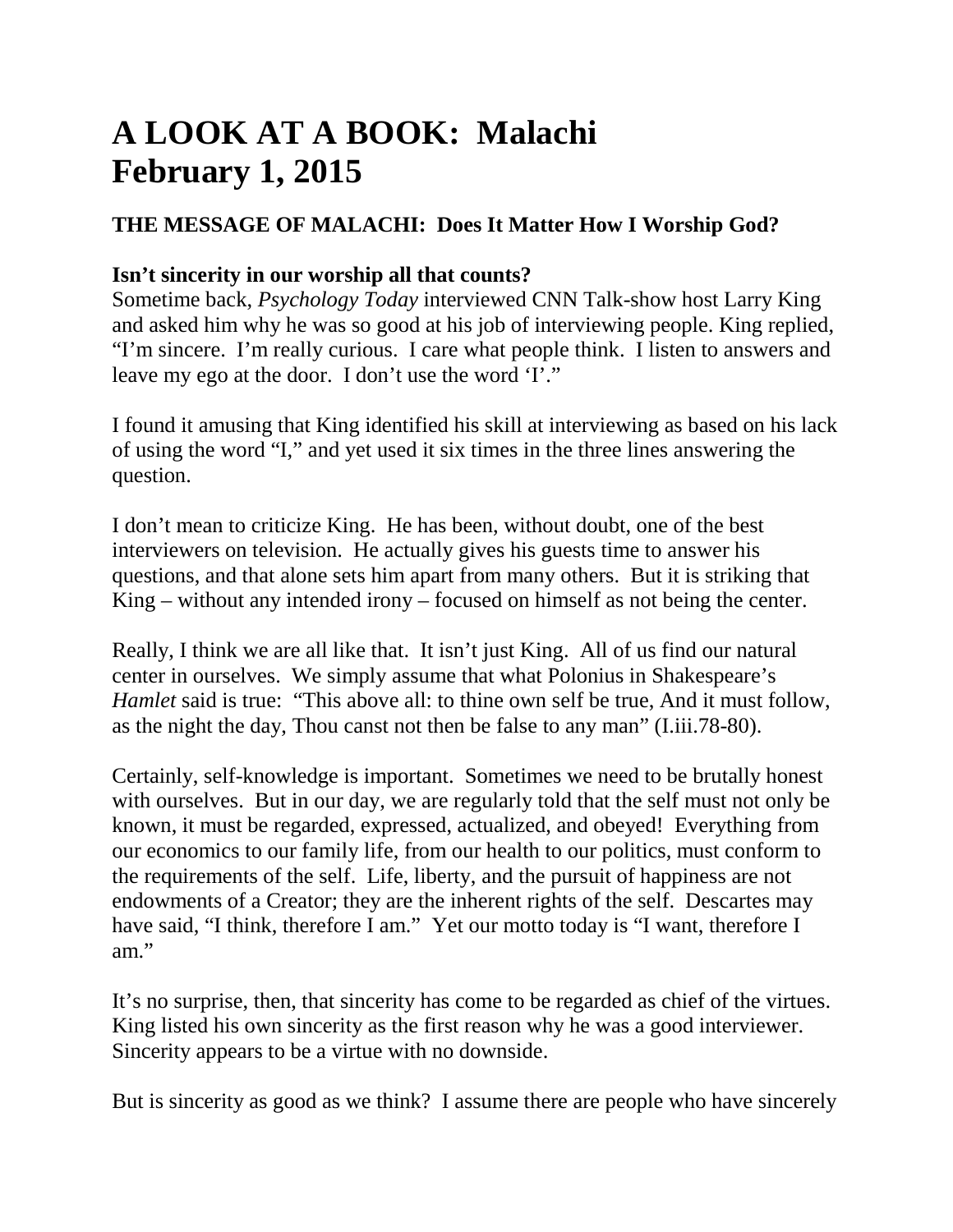killed their neighbor, sincerely hated their parents, or sincerely blasphemed God. By itself, sincerity does not make us right. I can be sincere and wrong at the same time. Sincerity is necessary, but it is not sufficient.

Our culture's overemphasis on the sincere self has also affected how we think about religion. Sincere self-expression has come to rule not only in the fields of art, psychology, child-rearing, and education, but in religion. If yesterday's buzz words were "official" and "professional," the buzz words today are "authentic" and "real." Popular religious faith today places a premium on being private, centered on the self, and ambiguous about God.

# **Introducing Malachi**

We began this series in the Minor Prophets in Hosea in the early eighty century B.C. Now we come to the fifth century B.C. and a prophet about whom we know less than any of the others. We know who wrote it from the first verse of his book: "An oracle: The word of the Lord to Israel through Malachi" (1:1). Malachi's book is quoted by Paul, Luke, Mark, and even Jesus. Yet Malachi himself is never mentioned anywhere else in the Bible, and his name simply means "my messenger."

Malachi wrote to the Jewish people who had been restored to their land after exile in Babylon. The temple had been rebuilt, thanks to the faithful preaching of Haggai and Zechariah. Worship at the temple may have recommenced (depending on when exactly Malachi wrote), thanks to Ezra's teaching. And Jerusalem's walls may have been rebuilt, t hanks to Nehemiah's effective leadership. The Jewish nation's external circumstances looked good. Still, true worship had not been restored. So God inspired Malachi to write this short book.

God raises six disputes with his people. In a single sermon, we will not be able to deal with all the topics God addresses, but we can see the basic structure:

The first dispute is in 1:2-5; the second is 1:6-2:9; the third is  $2:10-16$ : the fourth is 2:17-3:5; the fifth is  $3:6-12$ ; and the sixth is 3:13-4:3.

The central disputes – disputes 3 and 4 – focus on how the people of Israel were treating one another. Disputes 2 and 5 focus on how the people of Israel were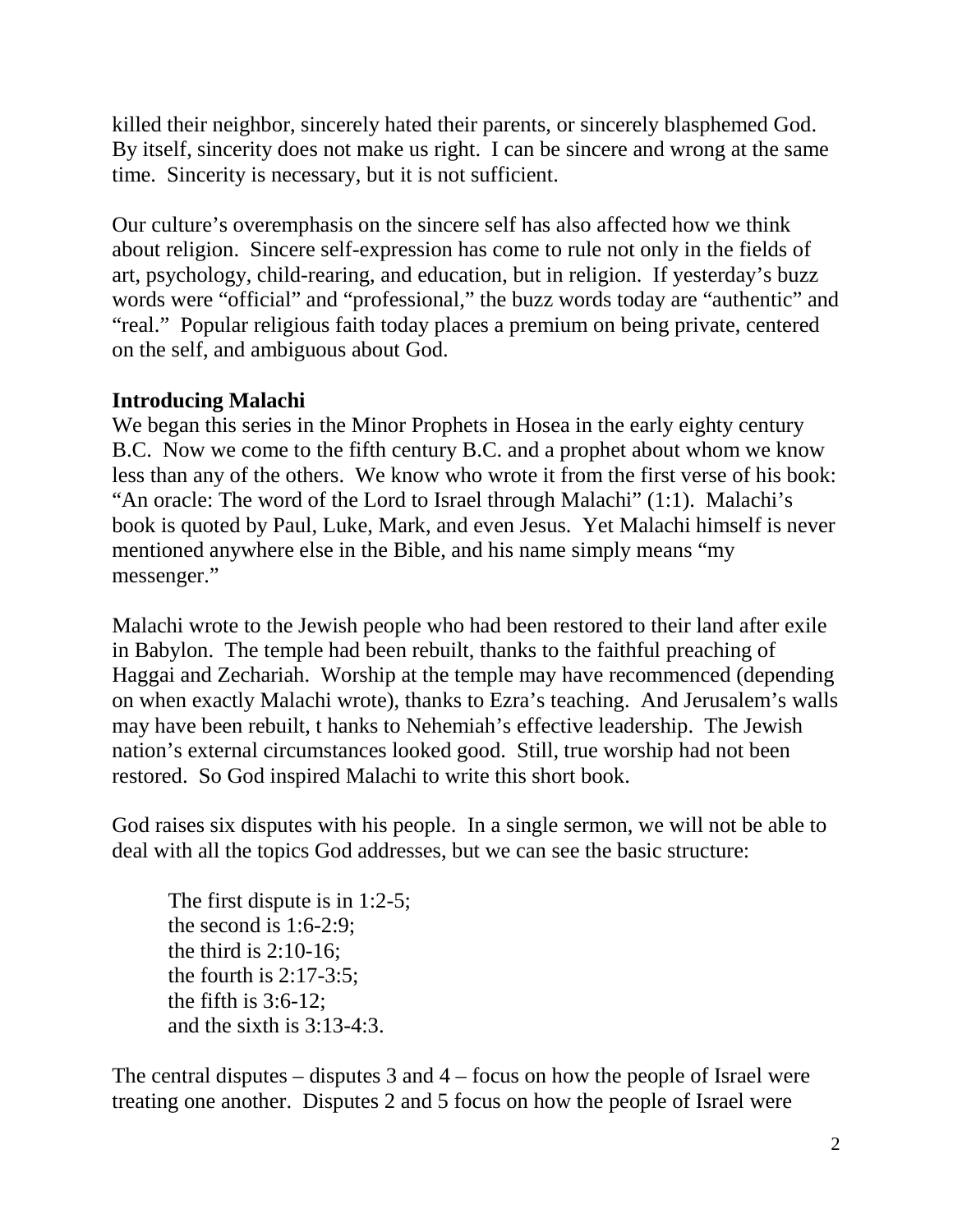dealing with their own lives. And disputes 1 and 6 focus on how the people regarded God. This is the order we will follow in our study; and I pray that as we proceed, you will discover that it matters very much how you worship God.

### **Worship of God involves how we treat other people**

First, we learn in the very middle of Malachi's book that worship of God involves how we treat others.

Many people regard religion as a deeply private matter, something that involves how they think or feel about basic spiritual matters. Furthermore, religion is whatever gives them peace, composure, or a quiet sense of joy. Yet these conceptions could not be further from the picture that Malachi presents of the true religion that is acceptable to God.

# *Focusing and keeping our families*

To begin with, God told the people of Israel that true worship of him involved how they treated their families:

#### Malachi 2:10-16

They had broken their covenant with God by breaking their covenants of marriage, and they were doing so in two ways: first, they were marrying those who did not worship the Lord: "Judah has desecrated the sanctuary the Lord loves, by marring the daughter of a foreign god" (2:11b). In this verse, "sanctuary" refers to the people of Israel as a whole.

Throughout Old Testament times, God forbade the Israelites from marrying foreigners, not because he wanted to keep his people racially pure but because he wanted them to be religiously pure – worshipers of one God. The Lord knew that foreign wives and husbands would lead the hearts of his people astray. Yet again and again the Israelites disobeyed the Lord by marrying foreigners, and sure enough, their hearts were led astray.

Second, the Israelites mistreated their families through wrongful divorce. The people had begun to divorce their spouses simply because they disliked them.

So God told his people that their worship of him included faithful marriages to one another. They were not simply to live self-serving lives, marrying and divorcing whomever they wished. Rather, God was their Father and Creator (2:10), and they expressed faithful submission to him, first, by marrying only other God-worshipers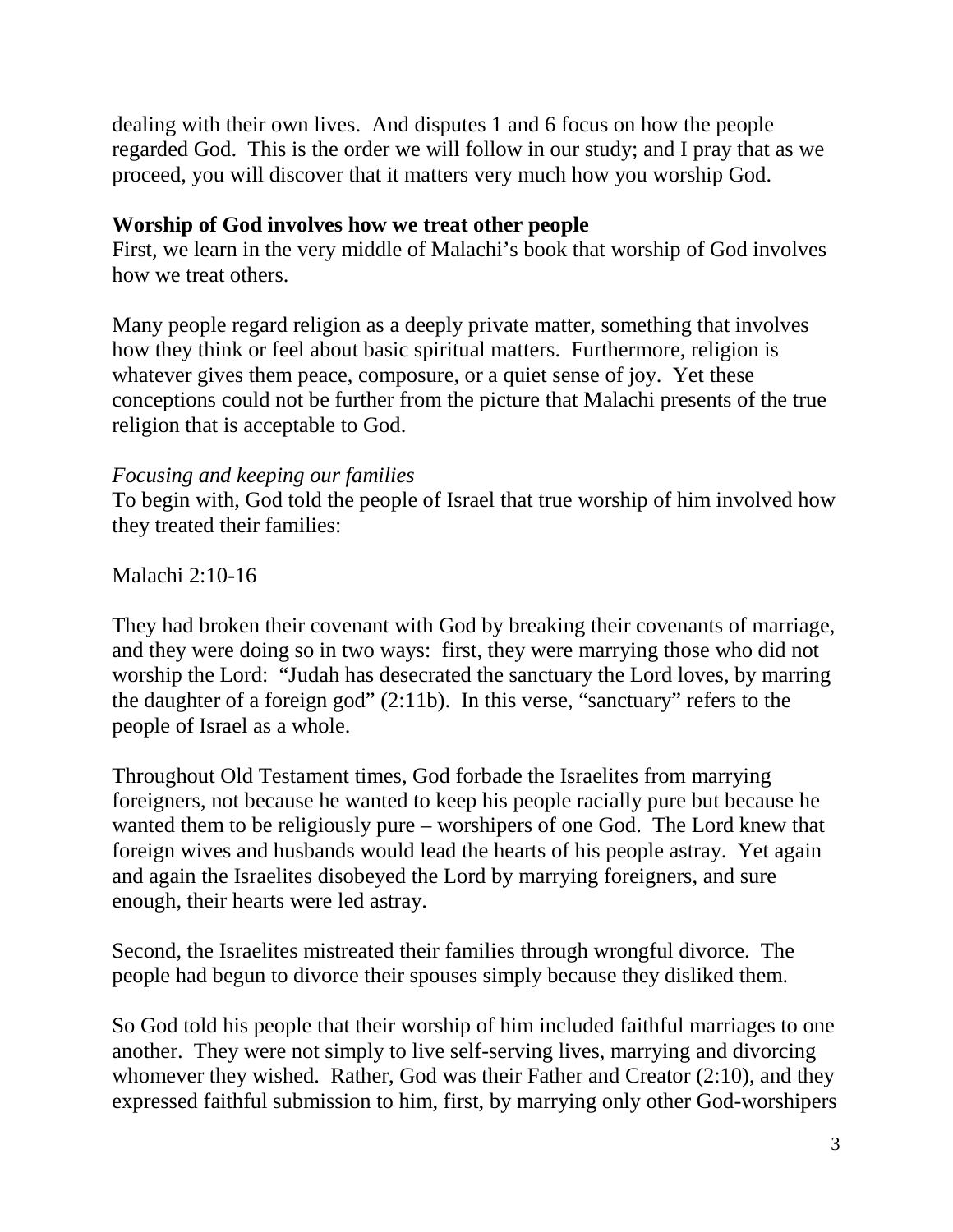and, second, by not divorcing their spouses "for hate." In choosing their spouses, they demonstrated what God they chose. In remaining faithful to their spouses, they demonstrated faithfulness to this God.

So, Christian, observe that Malachi speaks directly to the idea of marrying an unbeliever, and he says that it is both disobedient and religiously suicidal. The New Testament says the same (e.g., 2 Corinthians 6:14). Now, if someone is already married and then he or she comes to Christ, the Christian should continue to honor that marriage. But the Bible clearly teaches us not to set our heart on someone who is not allied to God in the first place. If God is your chief love, how can you?

Also, know that Malachi's condemnation of ending marriages for anything other than biblical reasons applies not just to ancient Israelites but to Christians today. God's laws do not change, no matter what the sate decides. In the Bible, divorce is allowed in very particular circumstances, such as adultery and, perhaps, desertion. Yet divorce is certainly never required. The book of Hosea shows the power of love to overcome even the greatest wrongs.

It is important to remember that how we enter and maintain our marriages is a matter of worship. Paul tells us that we are to offer our bodies as living sacrifices, holy and pleasing to God – which is our spiritual worship (Romans 12:1).

#### *Acting justly toward our neighbors*

In the next disputation, God tells us that true worship also involves how we treat out neighbors.

Malachi 2:17-3:5

God has always been concerned about justice among his people. The religion he has revealed is not merely private. It has to do with our families. It also has to do with how we treat our neighbors.

God-worshipers must not practice sorcery or adultery. They must not lie or cheat their employees out of their wages. They must not oppress the defenseless. God cares about how his people treat others. A person who is indifferent to justice should not pretend to be a God-worshiper.

Do you know what the difference *between indifference to justice* and *injustice* itself is? Not much. If your heart is cold to the topic of injustice, it's cold to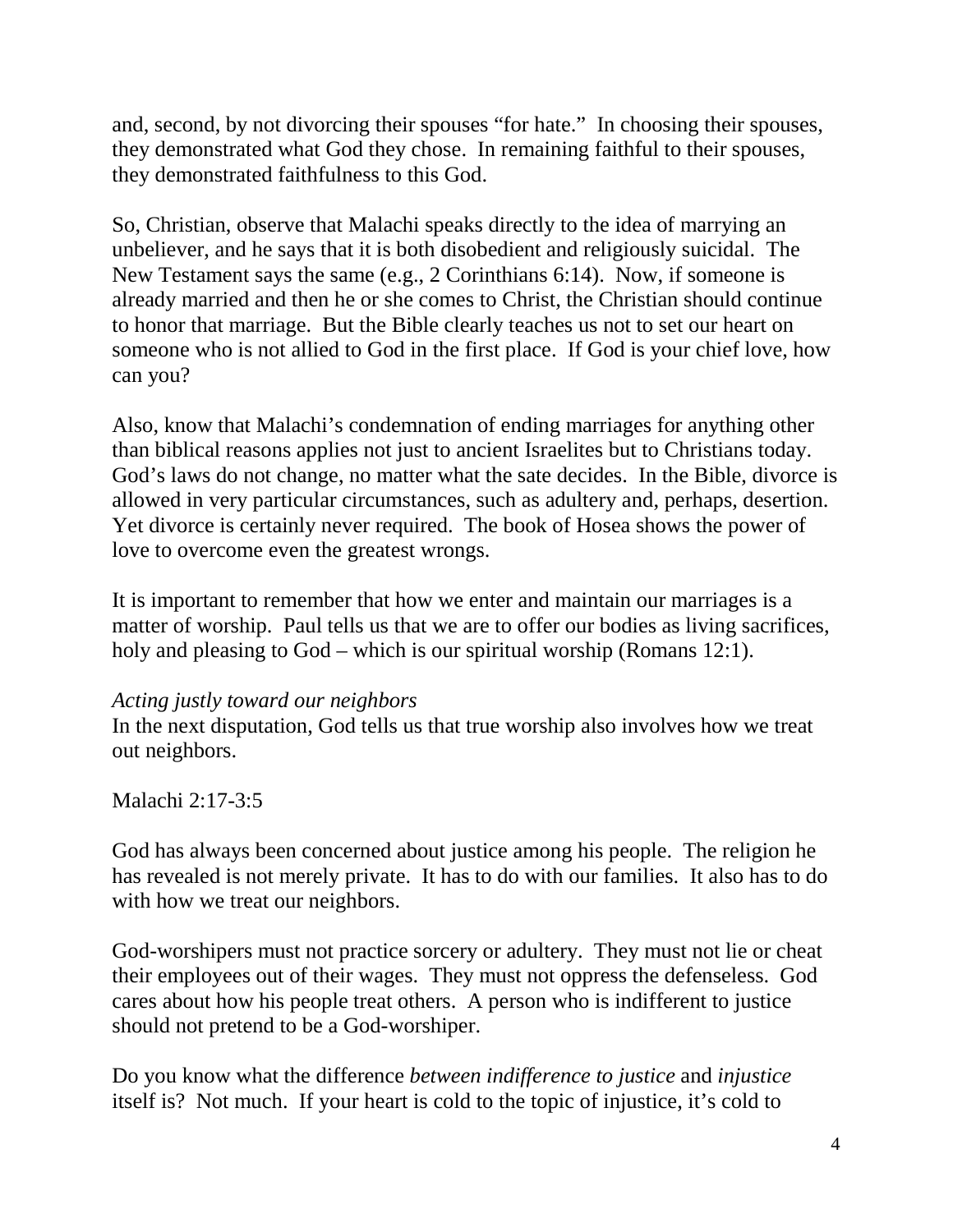something that God cares about. God's character is revealed in justice. That's true in our cities; that's true in our land; that's true around the world.

Maybe you have assumed that since you have not witnessed God judging wrong, he never will. Or maybe you have assumed he doesn't care. I assure you, neither supposition is right. God, who was never required to care, cared so deeply that he sent his only Son to take on flesh and to die on a cross for the sins of people like you and me. Sins that he never committed. Sins that deserve his just wrath against us. Sins that he, in his amazing love, took upon himself. God calls us now to repent of those sins and to turn to him so that he might grant us forgiveness and new life in him. God's action in Jesus Christ was the greatest display of love and justice that could be imagined!

As the apostle John said, "If anyone says, 'I love God,' yet hates his brother, he is a liar. For anyone who does not love his brother, whom he has seen, cannot love God, whom he has not seen" (1 John 4:20). Our horizontal relationships with one another testify either for or against the reality of our vertical relationship with God.

Worship is not just ethereal or private. It necessarily involves how we treat both our families and our neighbors.

#### **Worship of God involves what we do with ourselves**

A second matter that the Lord teaches us through Malachi is that worship of him involves what we do with ourselves, which brings us to the second and fifth disputes.

Here, again, we might think that our own sincerity inoculates us from any criticism, but that is not the case. God cares not only about *what* we do, he cares about *how* we do it.

#### *Giving our best*

In Malachi's day, temple worship had restarted. Once again, people brought their sacrifices and their tithes to the temple. Yet all was not right. God did not simply want whatever they could spare; he wanted their best. Consider the second dispute.

Malachi 1:6-2:9

The idea that some worship is correct while other worship is incorrect may seem strange to many people today. Can we test our worship to ensure that it is real and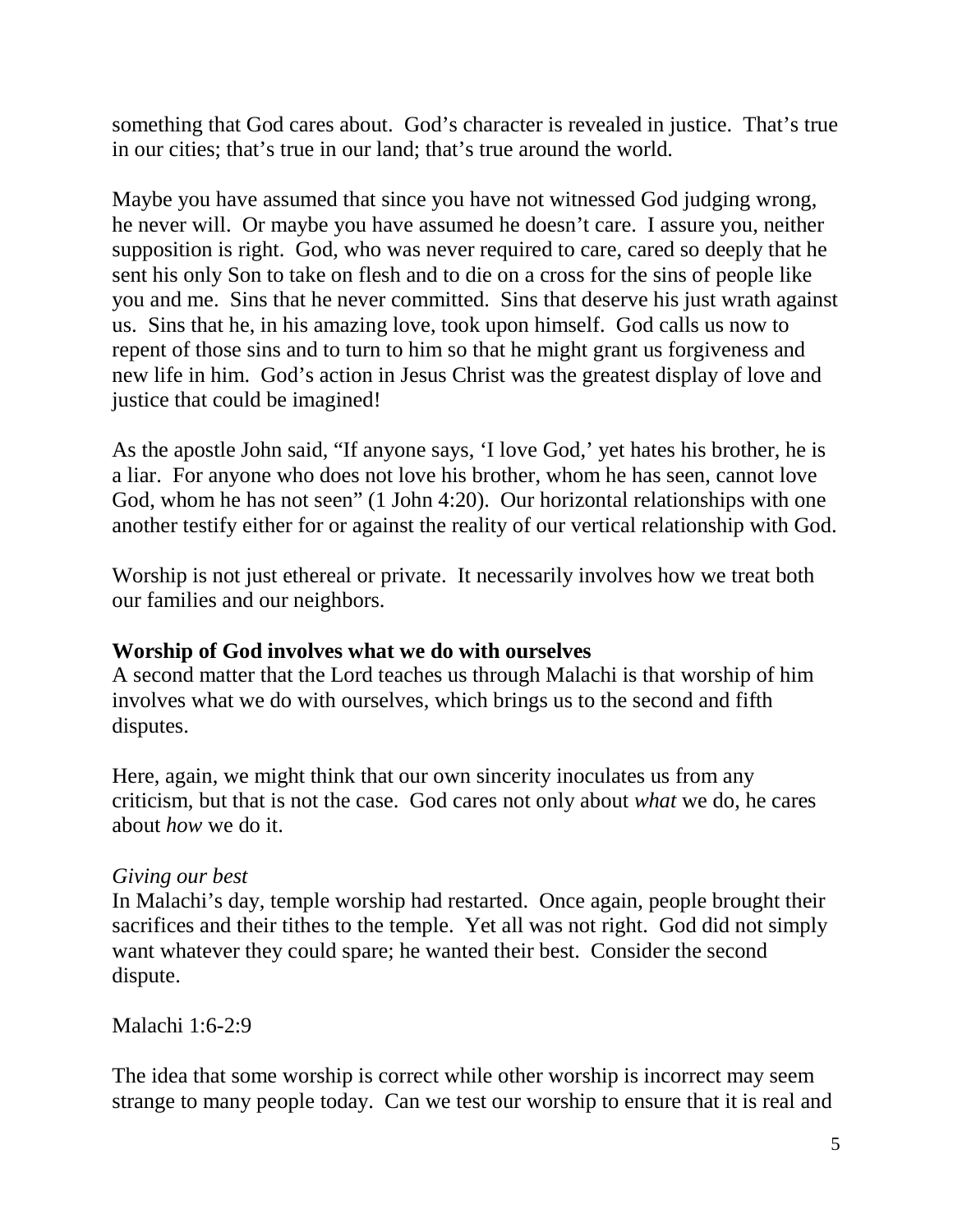true worship? In the Bible, God shows a great concern for *how* he is approached. He is real – and so are his holiness and our sin. Again, it isn't enough to be sincere, because people can be sincerely wrong.

In fact, God is so adamant about how he is worshiped that, in the Old Testament, he set aside a whole tribe of people – the Levites – to teach the people of Israel how to offer correct, God-honoring, God-glorifying worship. The Levitical priests were to guard the sanctuary from unclean offerings.

In this section, therefore, the Lord directly addressed the priests (see 1:6;  $2:1$ ) – these ones whom God refers to as "the messenger of the Lord Almighty" (2:7). When the people brought blemished sacrifices (1:14), the priests should have corrected them. Instead, they became complicit: " 'When you bring injured, crippled or diseased animals and offer them as sacrifices, should I accept them from your hands?' says the Lord" (1:13). Apparently, they thought, "Who's going to see? Who's going to care?" They should have considered the fact that God specifically forbade such sacrifices in the book of Leviticus (Leviticus 22:17-25).

He wanted to know whether they were willing to bring God their best. Yet God was also interested in teaching the people that a sacrifice for their sins must be perfect. Above all else, the Levitical sacrifices were meant to point to the sacrifice for sin that was still to come – Jesus Christ, the truly unblemished one, the perfect lamb of God.

The people of Jerusalem in Malachi's day may have questioned whether God really loved them, but the Lord aggressively responded by saying that the real question was not God's love for Israel, but Israel's love for God. God promised that his name would be great among the nations (1:11). But his own people profaned it. They treated it cheaply. One day the nations would be obedient in ways his own people were not obedient now (1:12; cf. Genesis 12:2-3).

If you have believed that you can worship God and remain your own Lord, keeping your best to yourself, you are wrong. Truly worshiping God includes taking him as your heavenly Father and almighty master. And he deserves your best.

*Giving our all* God also deserves our all. Consider the fifth disputation.

Malachi 3:6-12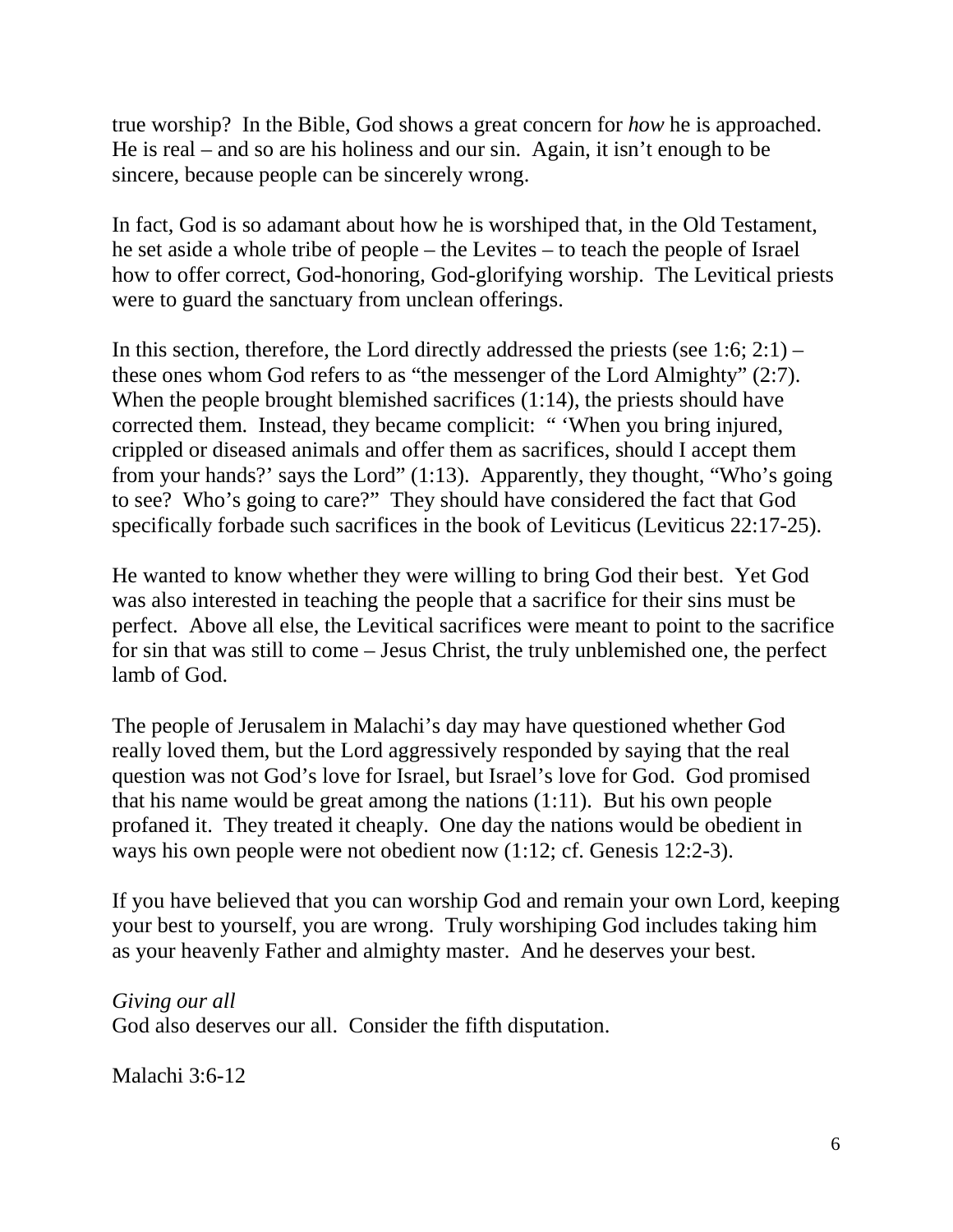God began this exchange by reminding the Israelites that he does not change (3:6), and the constancy of his gracious character was their only hope amid their widespread disobedience. So he told them, "Return to me, and I will return to you" (3:7), as he had done in Zechariah (Zechariah 1:3).

In this passage, the Lord specifically called his people to repent of their failure to tithe (Malachi 3:8-10). The problem was not just with the priests, it was with the whole nation. Here in Malachi, the Lord promised the people that if they would be obedient in this matter, he would bless them with "so much blessing that you will not have room enough for it" (3:10), or, more literally, "until there is no more need" (ESV). The entire world belonged to God, and his people were supposed to acknowledge his ownership through their giving and their trust in his continual provision. Their sacrifices and tithes, then, were what God used to teach them to worship him with their whole selves.

Worship required more than singing songs or memorizing a Psalm on the way to the temple; it required everything.

Are you tempted to give God less than your best? Are you tempted to keep back part of what you know is his? If you are from Texas, you have certainly heard about the colorful soldier and politician Sam Houston. What you may not know is that Sam Houston came to Christ – yes, to everyone amazement. After his baptism, Houston said he wanted to pay half the local minister's salary. When someone asked him why, he responded simply, "My pocketbook was baptized, too."

#### **Worship of God involves how we approach God**

Finally, worship of God involves how we approach God. We learn this from the beginning and the end of Malachi.

Fifty years ago, William Miller wrote that "One might say that President Eisenhower, like many Americans, is a very fervent believer in a very vague religion." Whether or not that accurately des cribbed President Eisenhower, it certainly describes many Americans today. People today pick and choose among an eclectic mix of various religions and philosophies according to their own tastes and perceived needs. Sociologist Robert Bellah has referred to this worldview as "Sheilaism," based on "Sheila," the name he gave a woman he interviewed who said she believed in the "religion of me." Of course, that's not true religion! Malachi would say to Sheila – and to us – that such vague notions of God and such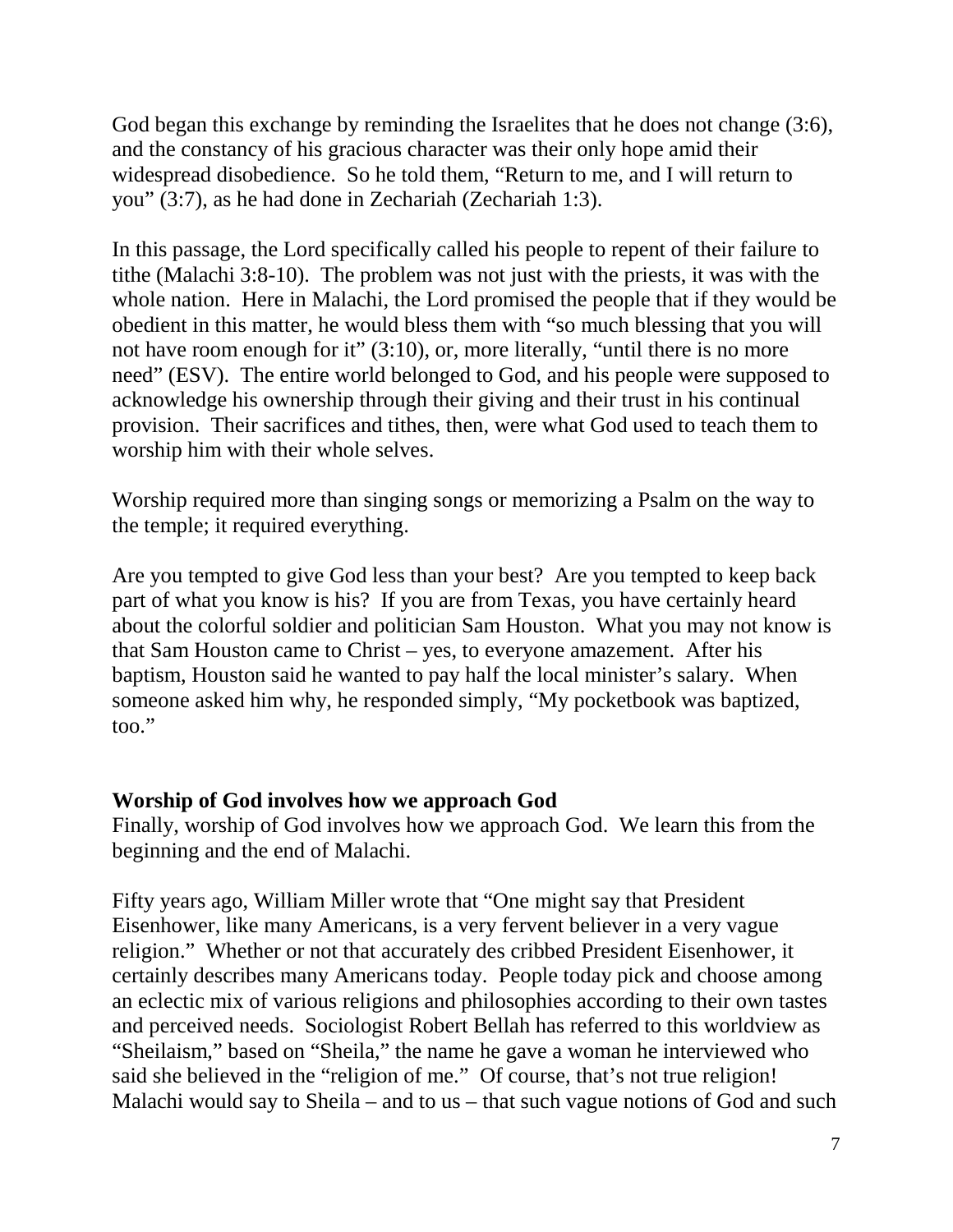a low regard for him prevents worship. We cannot worship what we misunderstand, discount, and disregard. You may have a great emotional weekend. You may launch out on a voyage of self-discovery. You may get in touch with your inner child. But you will not get in touch with God without approaching him as he has revealed himself.

#### *Understanding God*

This is the point Malachi makes right at the beginning of his book. Part of worshiping God is understanding God.

Malachi 1:2-5

God wanted his people to know the truth about him – that he was great and sovereign, even beyond the borders of Israel. The Lord is no village god or tribal spirit. By his own choice, he made Israel his own. And by his own choice, he rejected, even hated, Israel's next-door neighbor, Edom (descendants of Esau). Paul used this passage in his famously controversial Romans 9 to argue that God has sovereignty over all things and all people. (God's sovereignty is not proclaimed only in the Old Testament!)

In addition to learning in this disputation that God is sovereign, we learn that God loves his people (1:2). God's blessings and faithfulness to his people were not the result of their faithfulness, they were the product of his love. And God wants the truth about his universal greatness and unending love for his people to be known so that we will approach him rightly. Speaking and understanding the truth about God is part of our worship of him. A Christian must want to know the truth about God.

In a short biographical account of pastor George Buttrick, Thomas Long writes,

"George Buttrick…was [from 1927 to 1954] pastor of the Madison Avenue Presbyterian Church in New York. One week he had been off on a speaking engagement and was flying back to New York City. On the plane he had a pad and a pencil and he was making some notes for next Sunday's sermon. The man seated next to him was eyeing him with curiosity. Finally, the curiosity got the best of him, and so he said to Buttrick, 'I hate to disturb you – you're obviously working hard on something – but what in the world are you working on?'

" 'Oh, I'm a Presbyterian minister,' said Buttrick. 'I'm working on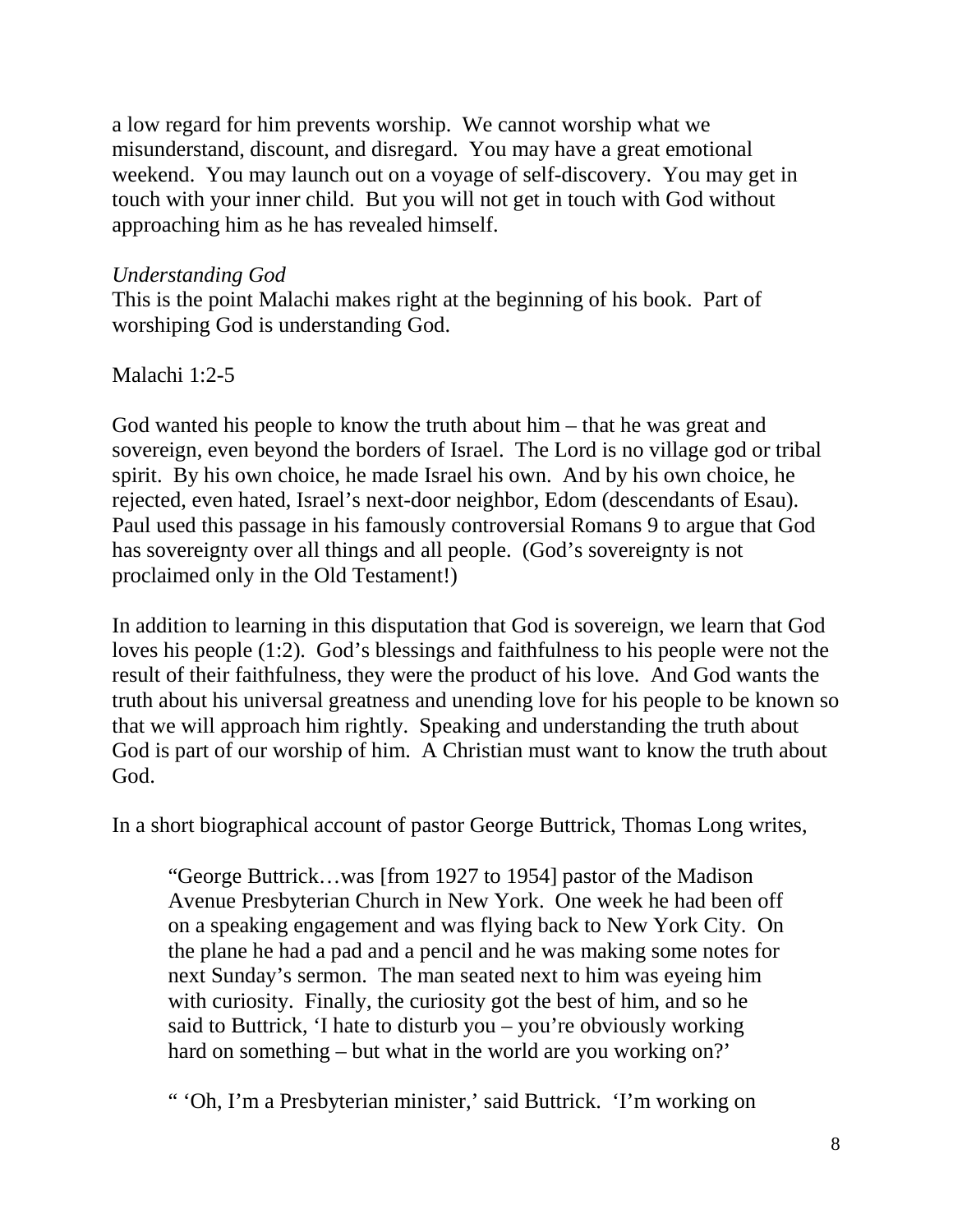my sermon for Sunday.'

" 'Oh, religion,' said the man. 'I don't like to get all caught up in the in's and out's and complexities of religion. I like to keep it simple. "Do unto others as you would have them do unto you." The Golden Rule, that's my religion.'

" 'I see,' said Buttrick. 'And what do you do?'

" 'I'm an astronomer. I teach at the university.'

" 'Oh, yes,' said Buttrick. 'Astronomy – I don't like to get all caught up in the in's and out's and complexities of astronomy. Twinkle, twinkle, little star, that's my astronomy.'"

Now, we might be amused by that story because we know that astronomy is enormously complex, and reducing it to a child's song is absurd. Friend, God is there to be known, even more than the stars. And he has revealed the truth about himself to us. Knowing and understanding this truth is part of our worship of him.

# *Fearing God*

Yet we are not only supposed to understand God, we are to fear him. That's what we learn in the last dispute between God and the people.

Malachi 3:13-4:3

In this final dispute in Malachi, God rebuked the harsh words his people had used against him. In response, some of the people feared God (3:16), as they should have.

Throughout the Bible – from Genesis to Revelation (Genesis 22:12; Revelation 14:7) – we are instructed to fear the Lord. Fearing the Lord means having an ultimate regard for him. It means keeping our eye on him and giving our allegiance to him, because a day will come when the Lord will divide all humanity according to whether or not they have "revered" the Lord (Malachi 4:2).

# *Hoping in God*

Which brings us to the last few verses of Malachi. In order to treat God rightly –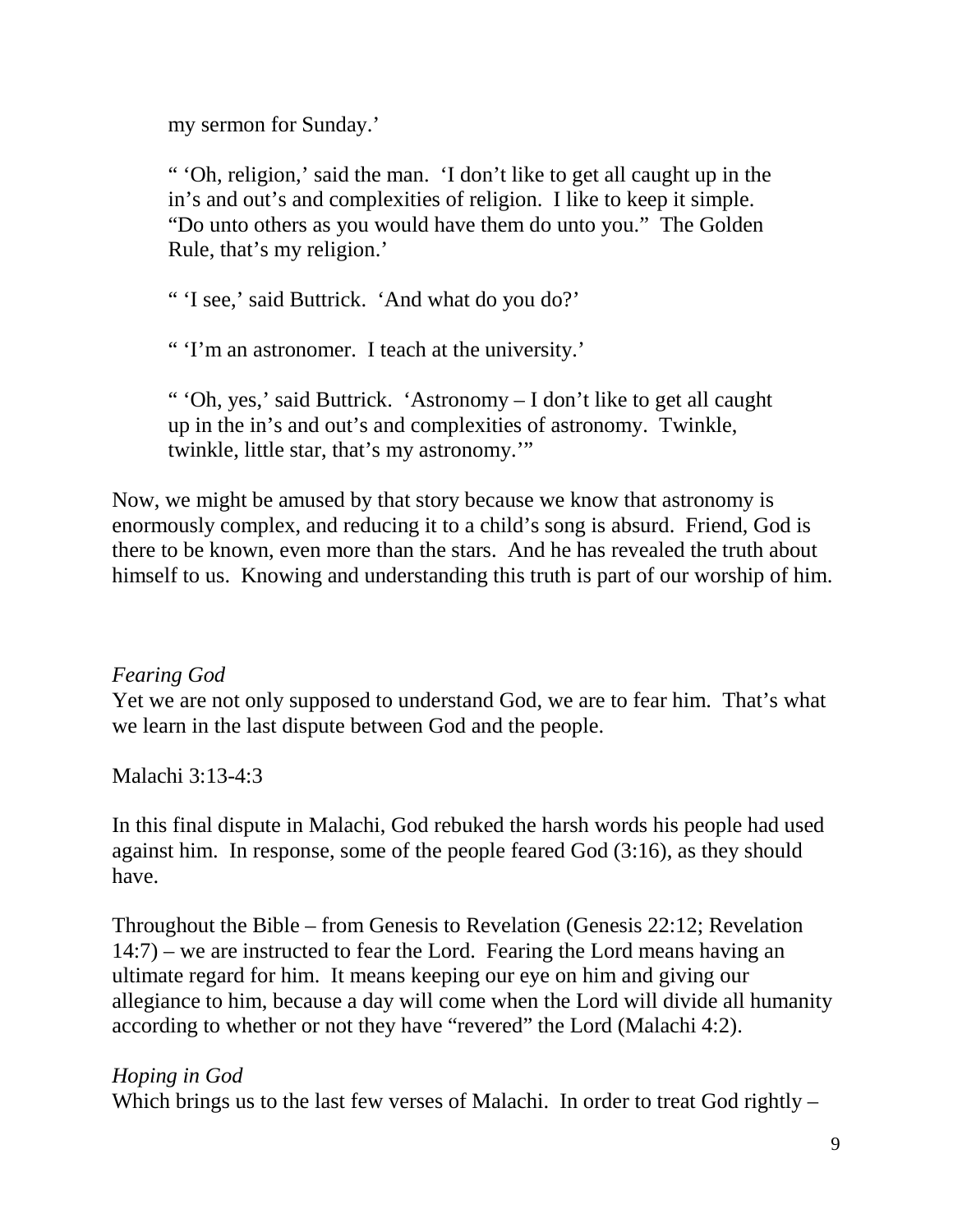in order to worship him rightly- we must not only understand and fear him, we must put our hope in him.

#### Malachi 4:4-6

What an interesting way for the Old Testament to end! In this concluding word, the Lord instructed his people both to look back and to look forward. They were to look back to the Law of Moses, as God has repeatedly done throughout this little prophecy. But they were also to look forward to his coming, and the preparatory work of Elijah. God employed his last prophet before John the Baptist to remind God's people of the Law and the Prophets – Moses and Elijah, the same two who would stand with Jesus on the Mount of Transfiguration pointing to Jesus.

And Elijah did come. His name was John, and he came to baptize, to preach repentance, and to prepare God's people for the coming of the Messiah. Jesus then declared that Malachi's prophecy was fulfilled through this John the Baptist. After reading Malachi, we should not be surprised that the first spoken word of inspired prophecy after several centuries of silence was John the Baptist's call to "Repent!" (Matthew 3:2). Malachi had ended the Old Testament with the word "Curse," which can also be translated as "destruction." This is the same Old Testament that began with God and his perfect creation.

Through both John the Baptist and Malachi, then, the Lord called his people to repent of their indifference and lackadaisical disregard for him, and to remember God's commands by living them out. To put their hopes in him and his Word. To put faith in his promises. To live leaning forward into the promises of God! To put their weight into the truth of what God said. That's how you and I can really worship God: by living as if we believe him, by running with joyous abandon toward him, and by trusting that he will receive us as his own through Christ. This is the sincerity that we need!

I wonder if you noticed that the last phrase in the book begins with the words "or else" (4:6). The Old Testament began with a deadly choice in the Garden. Now it ends by holding out another choice: will we turn from that fatal choice made by the first Adam, which has been ratified ten thousand times in our own hearts? More specifically, will you turn to Jesus? That's the question that Malachi, the Old Testament, and the Bible leave you with today.

#### **Questions for Reflection**